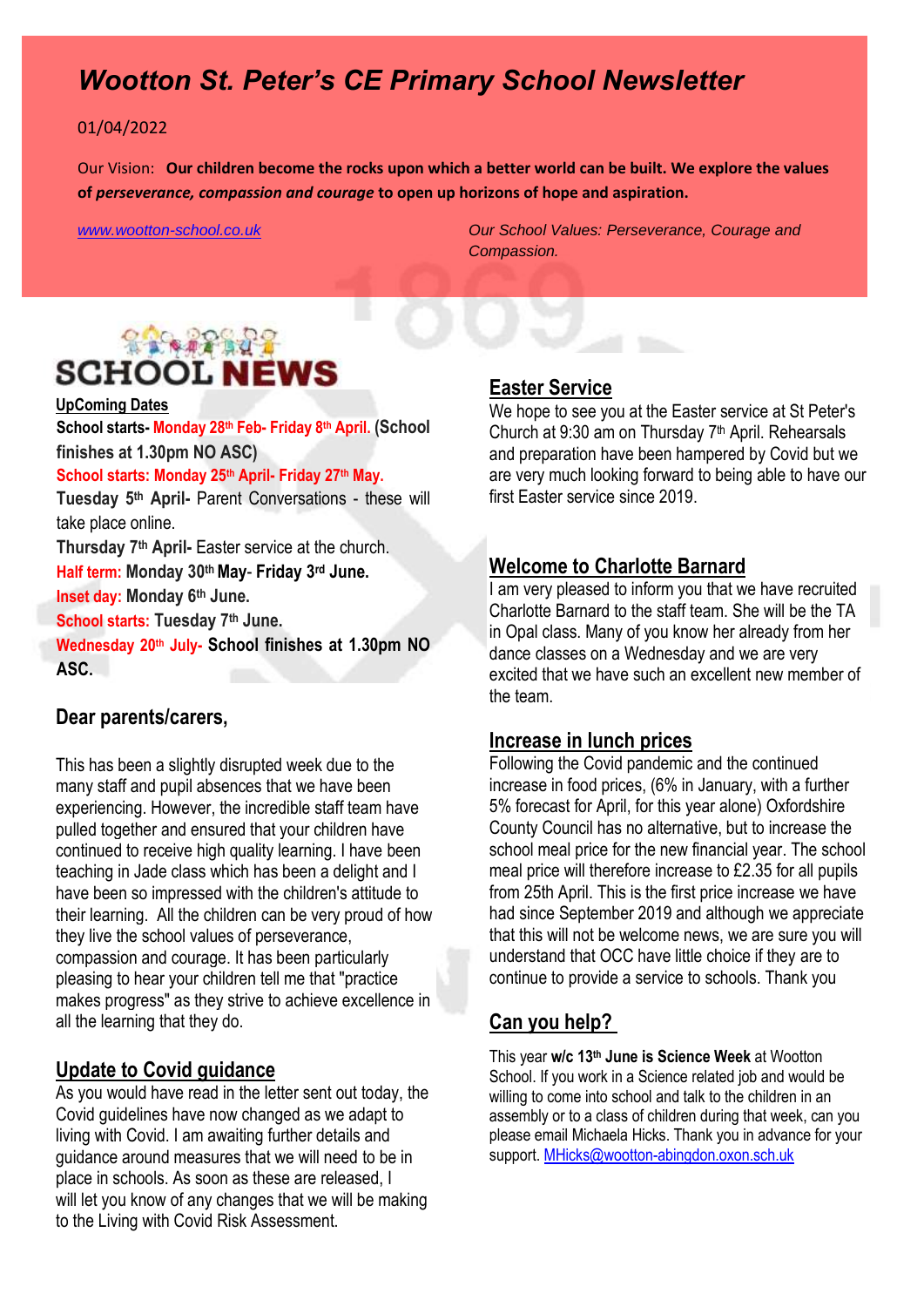# **Den Building**







## **The School Shield**

**Little Gems-** Ezra for trying really hard with his Phonics writing this week. Great job Ezra  $\odot$ 

**Opal –** Mia for her invitation to the Queens tea party, her great presentation and her excellent handwriting. Fantastic work Mia

**Jade –** Laini for striving for excellence in her work all the time. Well done Laini  $\odot$ 

**Moonstone –** Daniel for his excellent report. Good job Daniel ©

## **This Week's ask me about????**

**Little Gems –** The names of 3D shapes.

**Opal –** What we know about Magpies.

**Jade –** Persuasive writing.

**Moonstone –** Experience Easter.

**Every Day Counts!** *<u>La fa fa Fa</u>* **School Attendance Little Gems- 95.92% Opal- 88.95% Jade- 97.14%**

**Moonstone- 88.33%**

# **FOWS Easter Fundraisers**

To celebrate Easter and raise money for school FOWS will be holding an Easter Raffle. The draw will take place at a pop-up Tea & Cake shop at 3pm on Thursday 7th April, weather permitting it will be in the playground. Prizes include a Family size chocolate Easter cake, Cupcakes by Lottie's Bakeaway, Bumper craft pack from Hobbycraft, Wine, Beer, Easter decorations, Plants, Books and of course Easter Eggs! Thank you to everyone who has already purchased. Last day for buying tickets in the playground is Tuesday next week, £1 for a ticket. If you are unable to buy tickets in person, please see our BACS details below. If you are unable to collect your purchased tickets from me on Tuesday, they will be left at the school office for pick-up.

## **FOWS BACS PAYMENT INFORMATION**

Please state RT- and your NAME on your BACS payment reference for Raffle Tickets.

(We will then assign you with the next available raffle tickets in the book. We will give you your tickets from the ticket book at school pick-up or leave in the office if your child is in ASC).

Account name: Friends of Wootton School

Account Number: 63431173

Sort code: 60-01-01

If you have any questions regarding any of our fundraisers or require assistance with making a payment, please do not hesitate to email me on clairehastie2@gmail.com or WhatsApp me on 07807 460677

Thank you-Claire, Friends of Wootton School